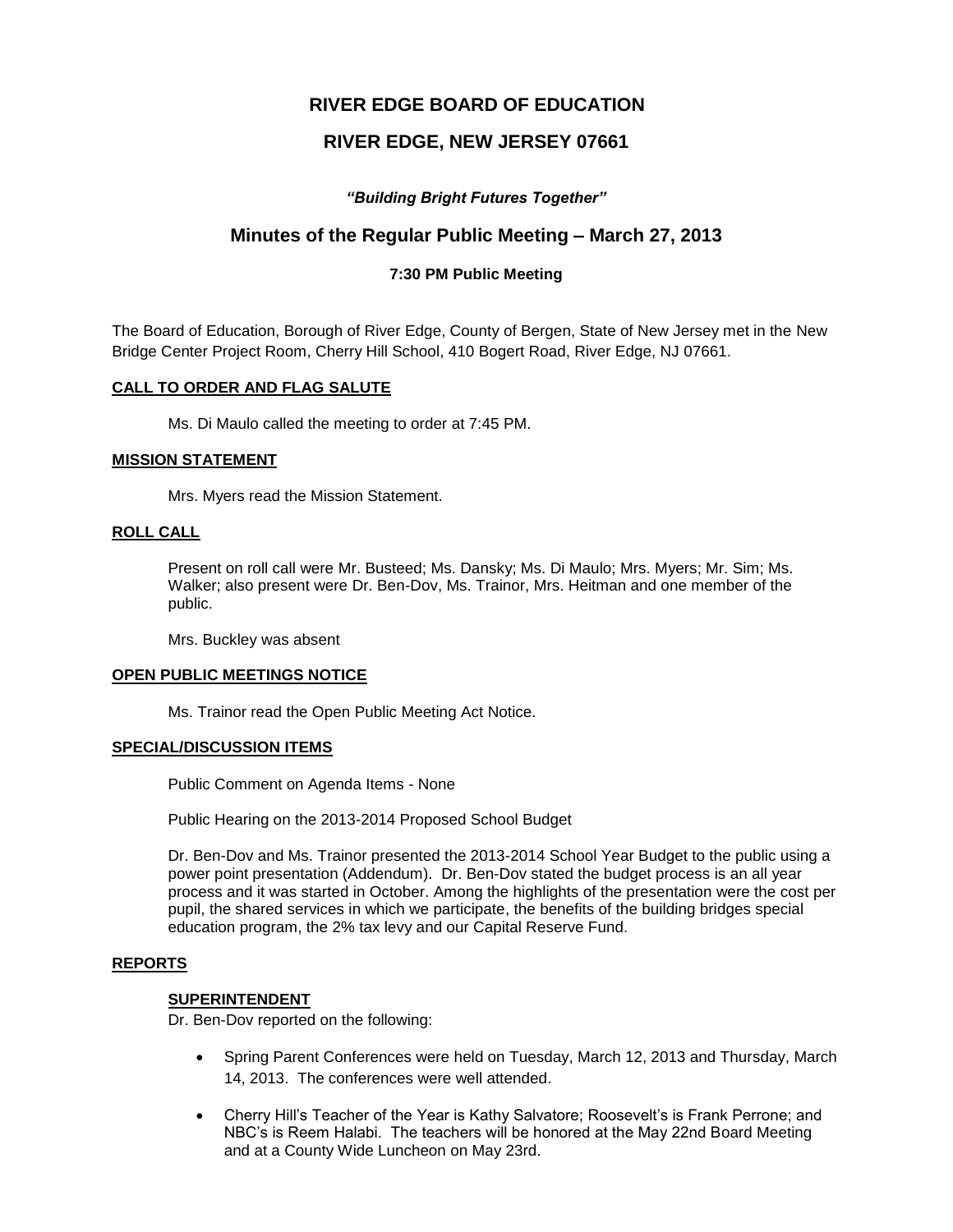- The River Edge Elementary District Technology Plan is a three year plan. It is no longer necessary for the District to have it approved by the state and county for federal funding but we would still like to get it approved.
- School Report Cards changes may be made due to the errors. New metrics are being used. There was a Superintendent's Roundtable on Monday, March 25, 2013. Many legislators were present. They were asked to request that the state holds off on the publication due to the errors.
- There is one HIB Incident to report. It involved two Roosevelt  $5<sup>th</sup>$  graders (Student A) made verbal comments to another Roosevelt 5th grader (Student B). It was investigated and found to be HIB related. The families were notified and action against Student A took place. Student A had two recess detentions, had to write a letter of apology to Student B, and had to have sessions with the Pupil Assistance Counselor.
- There was one potential HIB Incident to report. It involved two Roosevelt  $6<sup>th</sup>$  graders (Student A) made verbal comments to another Roosevelt 6th grader (Student B). It was investigated and found not to be HIB related.
- Jennifer Kong, a Sixth Grader from Cherry Hill School, participated in the Math League and placed eight in the state and 3<sup>rd</sup> in Bergen County. Cherry Hill School placed 2nd in the County and 11<sup>th</sup> in the State. She will be honored at a Board Meeting in June.

### **PRINCIPAL**

Mrs. Heitman reported on the following:

- NBC will have a Penguin Assembly on Thursday, April 4, 2013
- Kindergarten orientation will be held on Tuesday, April 16, 2013 and Wednesday, April 17, 2013. There are approximately 117 children for the upcoming school year.
- The NBC Book Fair was held the week of March 11th. It was a very successful event.
- There was a Firefighter Phil Assembly for Grades 1-3 on Tuesday, April 26, 2013
- Cherry Hill's Spring Concert will be on Thursday, April 4, 2013 at 1:30 PM and 7:30 PM.
- The Art Show will be held on Thursday, April 25, 2013 at Cherry Hill School.
- Art to Remember is currently available through the art teacher. Student artwork can be printed on a variety of items.
- Mrs. Heitman thanked the PTO for all of their hard work on the Candyland Tricky Tray that was held on Saturday, March 23, 2013. She said they did an amazing job and everyone loved it.
- $\bullet$  The  $6<sup>th</sup>$  grade students designed shirts for the Fun-Run. They are in the process of picking and choosing the shirts.
- The River Edge police are coming to Cherry Hill School in the Spring to speak with the fifth and sixth graders to discuss internet safety/electronic communication.

### **BOARD SECRETARY**

Ms. Trainor reported on the following:

- Ms. Trainor stated the Board will be voting on the budget tonight
- Ms. Trainor stated there is a resolution on the agenda to approve the advertisement for the Ceiling Asbestos Abatement in Cherry Hill School.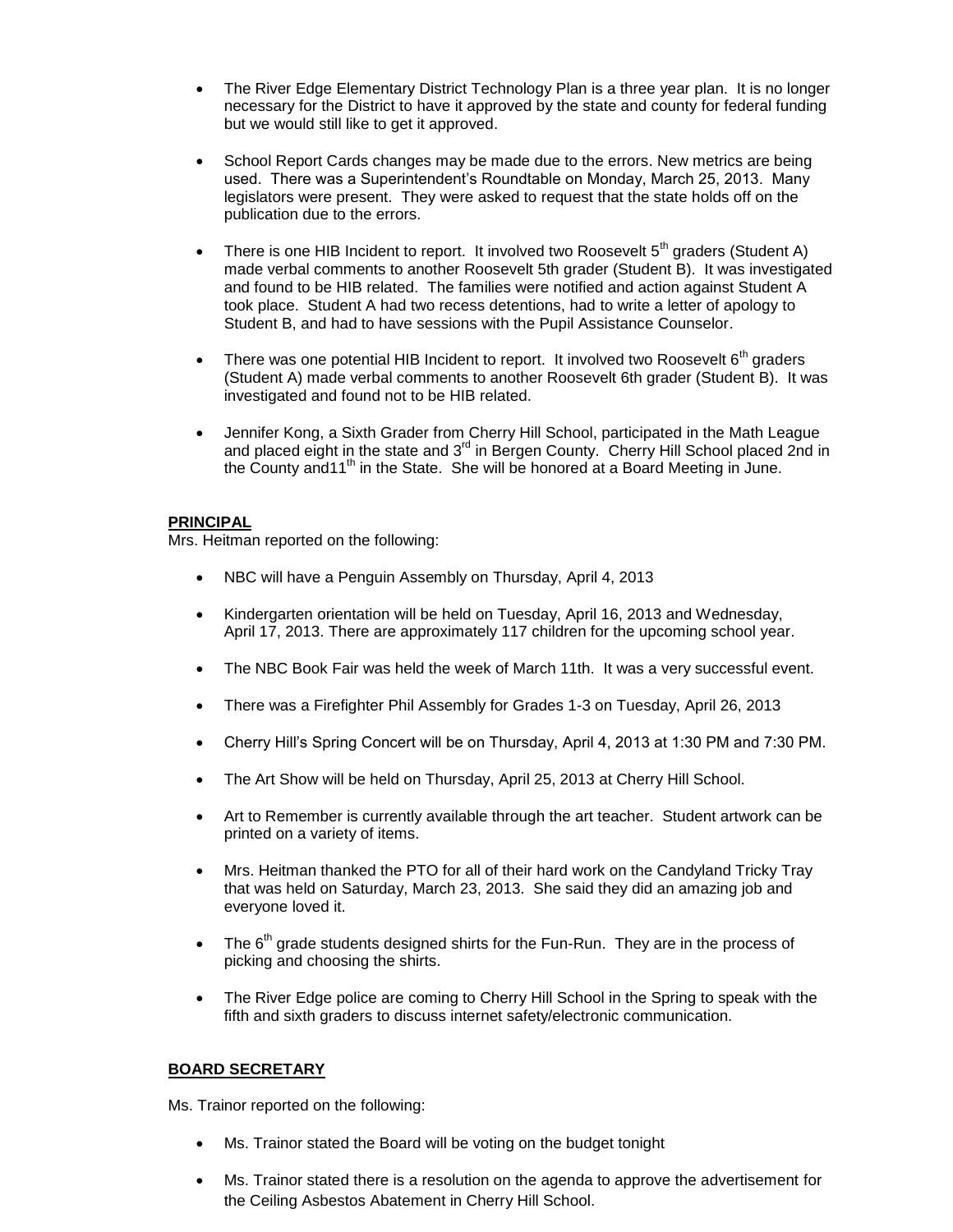The grant for the Community Development has to be done by June 30, 2013.

### **PRESIDENT**

 Ms. Di Maulo will send a reminder email to the board members about the Board Self Evaluation.

### **COMMITTEES**

- Mr. Busteed attended a Tri-District Meeting on Wednesday, March 20, 2013. The meeting was about the Teacher Evaluation System, Common Core, PARCC, shared services and Superintendent Salary cap.
- Ms. Dansky stated there will be a Delegate Assembly on May 18, 2013
- Mr. Sim attended a Mayor and Council Meeting on Monday, March 25, 2013. They discussed the roof replacement for the River Edge Public Library and duplexes on Park Avenue.

### **MOTIONS TO BE ACTED UPON**

Motion by Ms. Walker

Seconded by Mr. Busteed

that the Board of Education approve the minutes of February 27, 2013 Board Meeting

that the Board of Education approve the staff development training as per the schedules for March 2013 including relevant mileage reimbursement. (Addendum)

that the Board of Education approves the following class trips:

| Date    | School             | Grade | <b>Destination</b>                                | <b>Cost to District</b> |
|---------|--------------------|-------|---------------------------------------------------|-------------------------|
| 4/3/13  | Roosevelt          | 2     | <b>Liberty Science Center</b><br>Jersey City, NJ  | \$1,069.50              |
| 5/3/13  | Roosevelt          | 6     | Museum of Modern Art<br>New York, NY              | \$350.00                |
| 5/31/13 | Roosevelt          | 6     | Museum of Natural History<br>New York, NY         | \$1,540.00              |
| 4/18/13 | <b>Cherry Hill</b> | 1     | <b>IMAX at Palisades Center</b><br>West Nyack, NY | \$776.00                |

that the Board of Education approves the Borough of River Edge to serve as the Lead Agency for a Commodity Resale System with the River Edge Local Board of Education for the sale of gasoline.

Ayes: Mr. Busteed, Ms. Dansky, Ms. Di Maulo, Mrs. Myers, Mr. Sim, Ms. Walker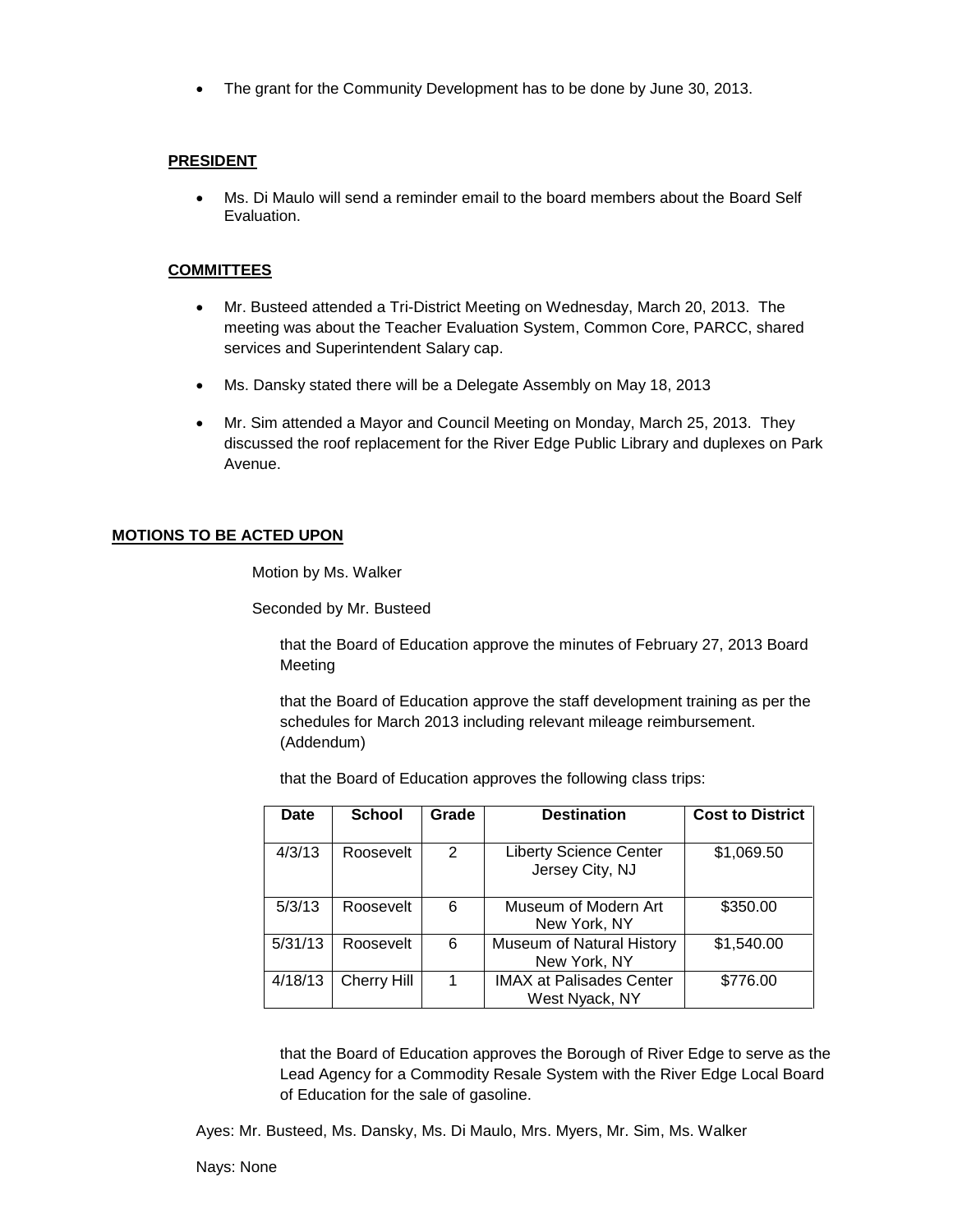#### **CURRICULUM/EDUCATION**

Motion by Mr. Busteed

Seconded by Mr. Sim

that the Board of Education approve the River Edge School District Three Year Technology Plan for years 2013-2016.

Ayes: Mr. Busteed, Ms. Dansky, Ms. Di Maulo, Mrs. Myers, Mr. Sim, Ms. Walker

Nays: None

#### **BUILDING & GROUNDS**

Motion by Mr. Sim

Seconded by Ms. Dansky

Acknowledge Bid Results- Toilet Renovation at the Cherry Hill School that the Board of Education acknowledges the attached bid results which were opened on February 27, 2013 at 10:30 AM for the Toilet Renovation at the Cherry Hill Elementary School. (Addendum)

**WHEREAS**, the River Edge Board of Education (hereinafter referred to as the "Board") advertised for bids for the Toilet Renovation at the Cherry Hill Elementary School (hereinafter referred to as the "Project"); and

**WHEREAS**, on February 27, 2013, the Board received six (6) bids for the project; and

**WHEREAS**, the lowest base bid was submitted by SZ Construction, LLC with a base bid in the amount of \$54,650, which bid is materially defective as the bidder is not qualified by the New Jersey Department of the Treasury, Division of Property Management and Construction, pursuant to N.J.S.A. 18A:18A-26 to perform plumbing or electrical work and the bidder failed to name properly prequalified subcontractors to perform plumbing and electrical work as required by law and the project specifications, which is a material, nonwaiveable defect; and

**WHEREAS**, the lowest responsible bid was submitted by Aero Plumbing and Heating Company, Inc. (hereinafter referred to as "Aero") with a base bid in the amount of \$72,130, less Alternate No. 1, in the amount of deduct \$6,000, for a total contract price of \$66,130; and

**WHEREAS**, the bid submitted by Aero is responsive in all material respects and the Board is desirous of awarding the contract for the Project to Aero;

#### **NOW, THEREFORE, BE IT RESOLVED** as follows:

The bid submitted by SZ Construction, LLC is hereby rejected as the bid is materially defective in that the bidder failed to engage and list properly prequalified plumbing and electrical subcontractors, which constitutes a material, nonwaiveable defect.

The Board hereby awards the bid for the Toilet Renovation at the Cherry Hill Elementary School to Aero Plumbing and Heating Company, Inc., in the total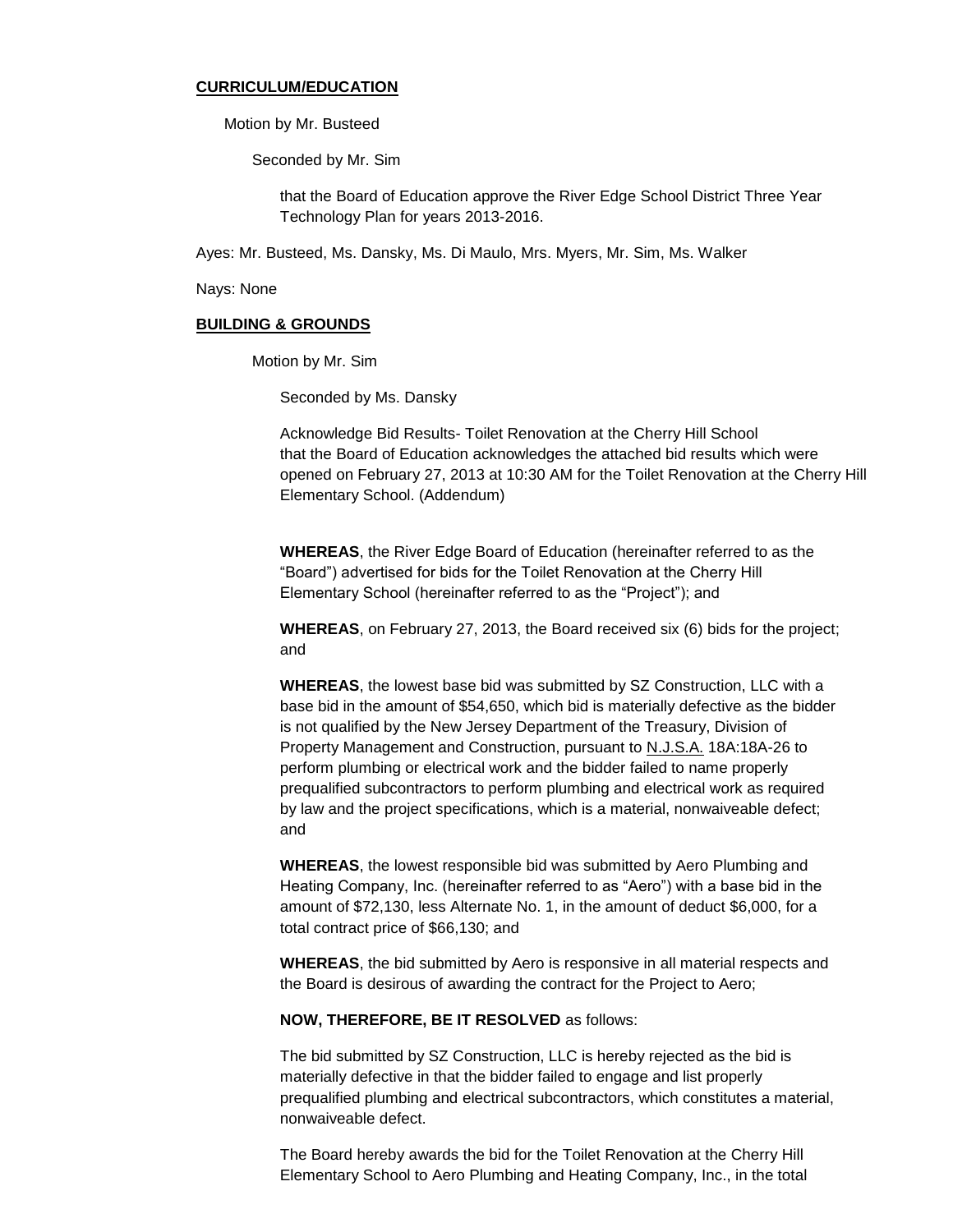contract sum of \$66,130, representing a base bid in the amount of \$72,130, less Alternate No. 1; in the amount of deduct \$6,000.

**BE IT FURTHER RESOLVED**, that this award is expressly conditioned upon the contractor furnishing the requisite insurance certificate and labor and materials/performance bond as required in the project specifications, together with an AA201-Project Manning Report, an executed A-101-Standard Form of Agreement Between Owner and Contractor and A-201-General Conditions of the Contract for Construction, as prepared by the Board Attorney, within ten (10) days of the date hereof.

**BE IT FURTHER RESOLVED**, that the Board Attorney is hereby directed to draft an agreement with the successful bidder consistent with this Resolution and with the terms contained in the bid documents approved by the Board for this project. The Board President and the Board Secretary are hereby authorized to execute such agreement and any other documents necessary to effectuate the terms of this Resolution.

Ayes: Mr. Busteed, Ms. Dansky, Ms. Di Maulo, Mrs. Myers, Mr. Sim, Ms. Walker

Nays: None

Motion by Ms. Dansky

Seconded by Mrs. Myers

 that the Board of Education authorizes the Board Secretary to place a legal advertisement in The Record on April 1, 2013 for sealed bids for the Ceiling Asbestos Abatement at Cherry Hill Elementary School. The bids to be opened and read on April 25, 2013 at 10:00 AM at the River Edge School Board of Education office, 410 Bogert Road, River Edge, New Jersey.

Ayes: Mr. Busteed, Ms. Dansky, Ms. Di Maulo, Mrs. Myers, Mr. Sim, Ms. Walker

Nays: None

#### **FINANCE/GRANTS/GIFTS**

Motion by Mrs. Myers

Seconded by Ms. Walker

that the Board of Education approve the bills & claims dated March 2013 totaling \$601,036.18 including checks #34861 through #34942. Payrolls dated February 15, 2013 and February 28, 2013, totaling \$1,036,817.13 issued therefore, a copy of such warrants list be attached as part of these minutes. (Addendum)

Ayes: Mr. Busteed, Ms. Dansky, Ms. Di Maulo, Mrs. Myers, Mr. Sim

Nays: None

Abstained: Ms. Walker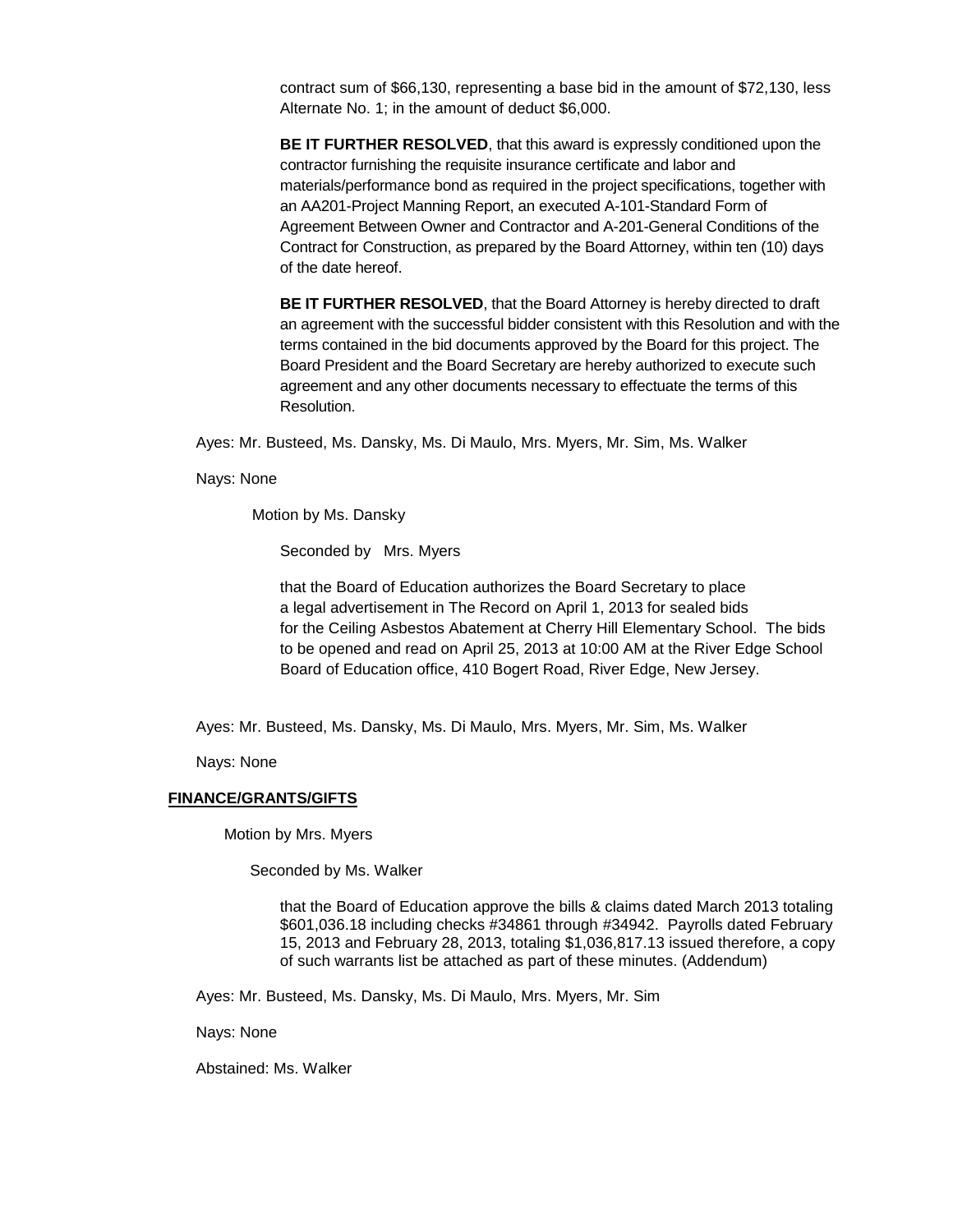Motion by Ms. Walker

Seconded by Mr. Busteed

that the Board of Education approve the Budget Transfers for the school year 2012-2013 as of January 31, 2013. (Addendum)

that the River Edge Board of Education approve the Secretary's and Treasurer's Reports for the period ending January 31, 2013.

Further, we certify that as of January 31, 2013 after review of the secretary's monthly financial report (appropriations section) and upon consultation with the appropriate district officials, to the best of our knowledge no major account or fund has been overexpended in violation of N.J.A.C. 6A:23-2.11 and that sufficient funds are available to meet the districts financial obligation for the remainder of the fiscal year. (Addendum)

Ayes: Mr. Busteed, Ms. Dansky, Ms. Di Maulo, Mrs. Myers, Mr. Sim, Ms. Walker

Nays: None

Motion by Mr. Busteed

Seconded by Mr. Sim

that the Board of Education approve the proposed 2013-2014 Annual School budget total \$15,658,231 for General Fund, \$772,000 for Special Revenue Fund, and \$1,434,829 for Debt Service.

Further, that the Board of Education authorize \$13,508,217 as General Fund Tax Levy and \$1,186,228 as Debt Service Tax Levy.

Further, be it resolved, to approve the appropriation of additional balances in the amount of \$822,394.

Further, Capital Reserve Deposit be included in the general fund appropriations is \$0 for deposit into the River Edge Board of Education's approved Capital Reserve Account to fund future projects designated in the Long Range Facility Plan.

Ayes: Ms. Dansky, Ms. Di Maulo, Mrs. Myers, Mr. Sim, Ms. Walker

Nays: Mr. Busteed

Motion by Mr. Sim

Seconded by Ms. Dansky

that the Board of Education establish the tuition rates per pupil for the 2013-2014 school year:

| <b>Regular Education</b>                   | \$11,395.00 |
|--------------------------------------------|-------------|
| <b>Building Bridges Autistic Programs</b>  | \$63,042,00 |
| Building Bridges Multiply Disabled Program | \$51,066.00 |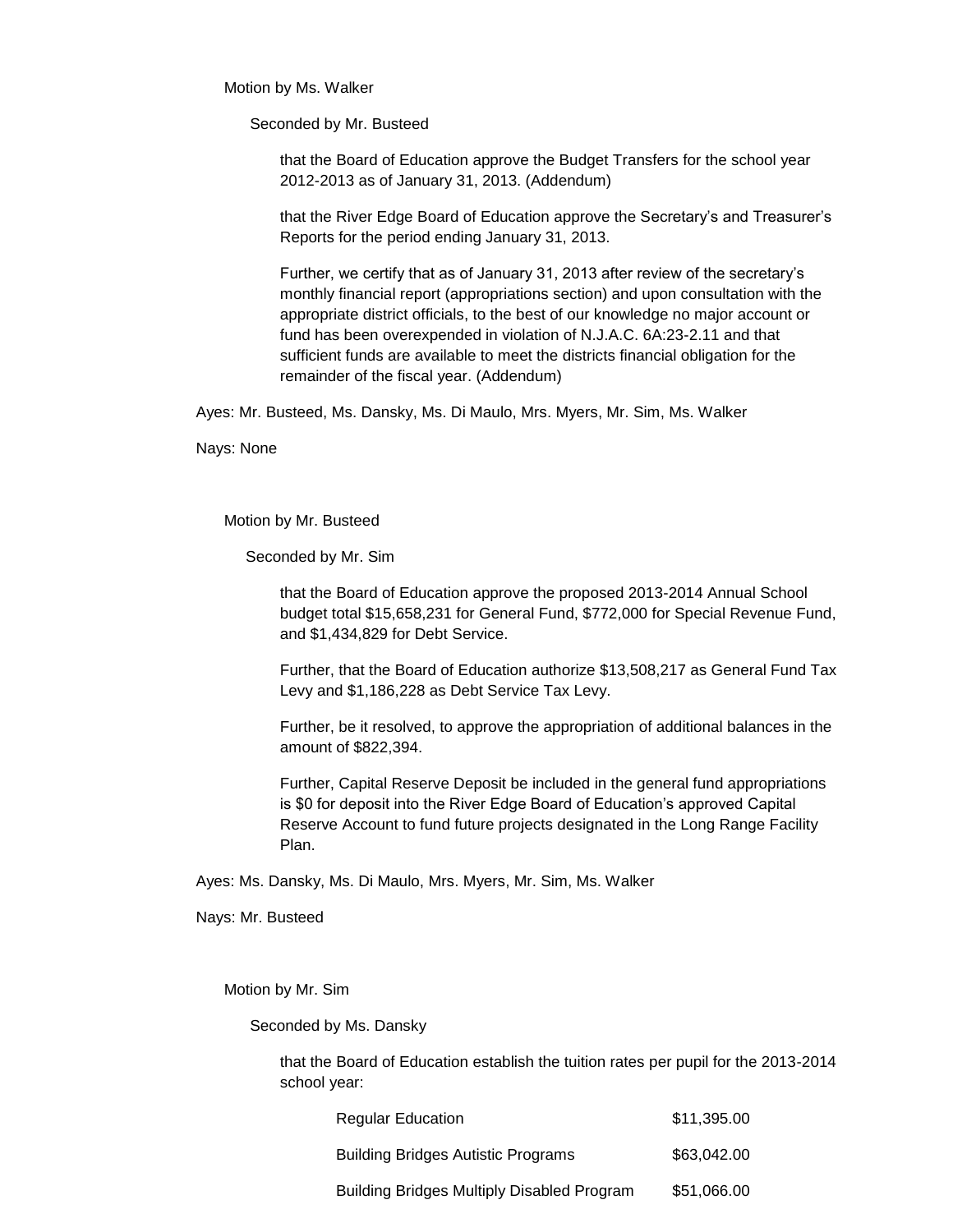Ayes: Mr. Busteed, Ms. Dansky, Ms. Di Maulo, Mrs. Myers, Mr. Sim, Ms. Walker

Nays: None

### **PERSONNEL**

Motion by Ms. Dansky

Seconded by Mrs. Myers

that the Board of Education accept, with regret, the resignation of Katherine Kronish, 6<sup>th</sup> Grade Teacher, effective June 30, 2013.

that the Board of Education accept, with regret, the resignation of Samantha Messmer, Part Time Aide, effective March 28, 2013.

Ayes: Mr. Busteed, Ms. Dansky, Ms. Di Maulo, Mrs. Myers, Mr. Sim, Ms. Walker

Nays: None

#### **RIVER EDGE SPECIAL EDUCATION** – None

#### **REGION V ADMINISTRATION & TRANSPORTATION**

Motion by Mrs. Myers

Seconded by Ms. Walker

that the Board of Education approve the following Quote Contract for Valley Transportation (Addendum)

| Route # | <b>Transporter</b>        | <b>Per Diem</b> |
|---------|---------------------------|-----------------|
| 1999    | Stillman/Epic             | \$43.62         |
| 2001    | New Milford H.S.          | \$56.75         |
| 2013    | Children's Therapy Center | \$240.00        |

that the Board of Education approve the following Quote Contract for Radiant Transportation (Addendum)

|      | Route #   Transporter   Per Diem |          |
|------|----------------------------------|----------|
| 2012 | <b>Valley OLV</b>                | \$150.00 |

that the Board of Education approve the following Quote Contract for First Choice Transportation (Addendum)

| Route # | <b>Transporter</b>         | <b>Per Diem</b> |
|---------|----------------------------|-----------------|
| 2000    | Washington South Ridgewood | \$183.00        |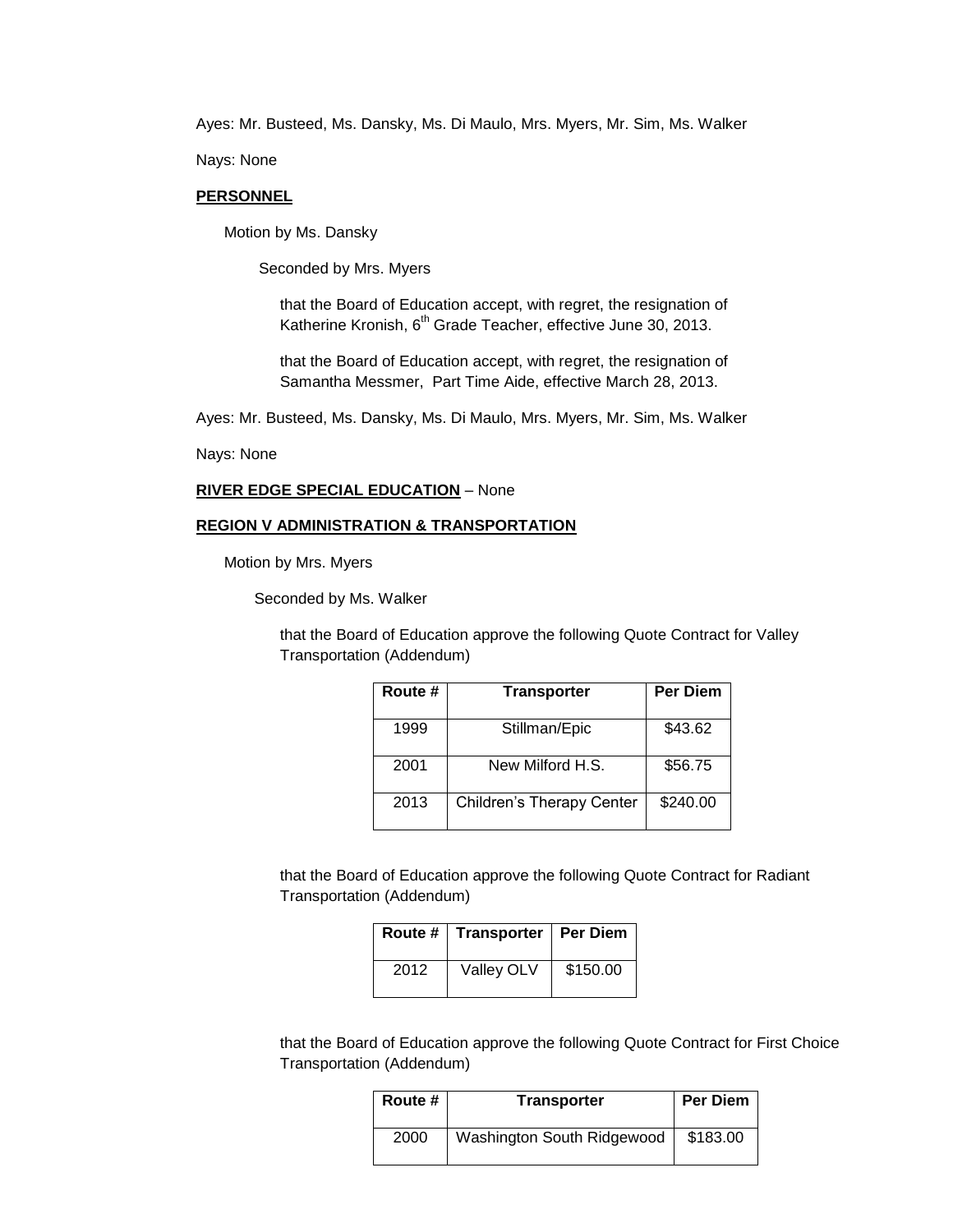that the Board of Education approve the following Quote Contract for ABC Transportation (Addendum)

| Route # | Transporter   Per Diem |          |
|---------|------------------------|----------|
| 2017    | Bryan School           | \$160.00 |

that the Board of Education approve the 2012-2013 Joint Transportation Agreement between Region V (Host) and Neptune (Joiner). (Addendum)

BE IT RESOLVED BY THE RIVER EDGE BOARD OF EDUCATION, that the Board upon recommendation of the School Business Administrator approves the following:

Bergen County Technical Schools and the Bergen County Workforce Investment Board will increase funding of the contract for Project SCOPE with Region V/ River Edge Board of Education in the amount of \$20,422.00. The total funding for this program will be \$144,000.64 for the period July 1, 2012-June 30, 2013.

**BE IT RESOLVED THAT THE REGION V COUNCIL FOR SPECIAL EDUCATION WILL PROVIDE SHARED SERVICES FOR ITS MEMBER DISTRICTS AND BE IT FURTHER RESOLVED THAT THE RIVER EDGE BOARD OF EDUCATION,** upon recommendation of the Superintendent,, approves the following Region V Shared Services Consultants, Psychologists, Learning Disabilities Teacher Consultants, Social Workers, Speech Language Specialists, Occupational and Physical Therapists and Translators to provide evaluations, direct services and consultation, to non-public and public schools for member districts upon request for the 2012-2013 school year.

| Joan Page Durante      | Speech and Language Specialist |
|------------------------|--------------------------------|
| Thomas William Walters | <b>Physical Therapist</b>      |
| Erica Warren, LLC      | Consultant, workshop provider  |

that the Board of Education approve the bills & claims dated March 2013 totaling \$517,741.14 including checks #60826 through #60927.

Ayes: Mr. Busteed, Ms. Dansky, Ms. Di Maulo, Mrs. Myers, Mr. Sim, Ms. Walker

Nays: None

#### **PUBLIC DISCUSSION**

#### **CLOSED SESSION**

Motion by Ms. Dansky

Seconded by Mr. Busteed

that the Board of Education convened into closed session at 9:15 PM to discuss Personnel.